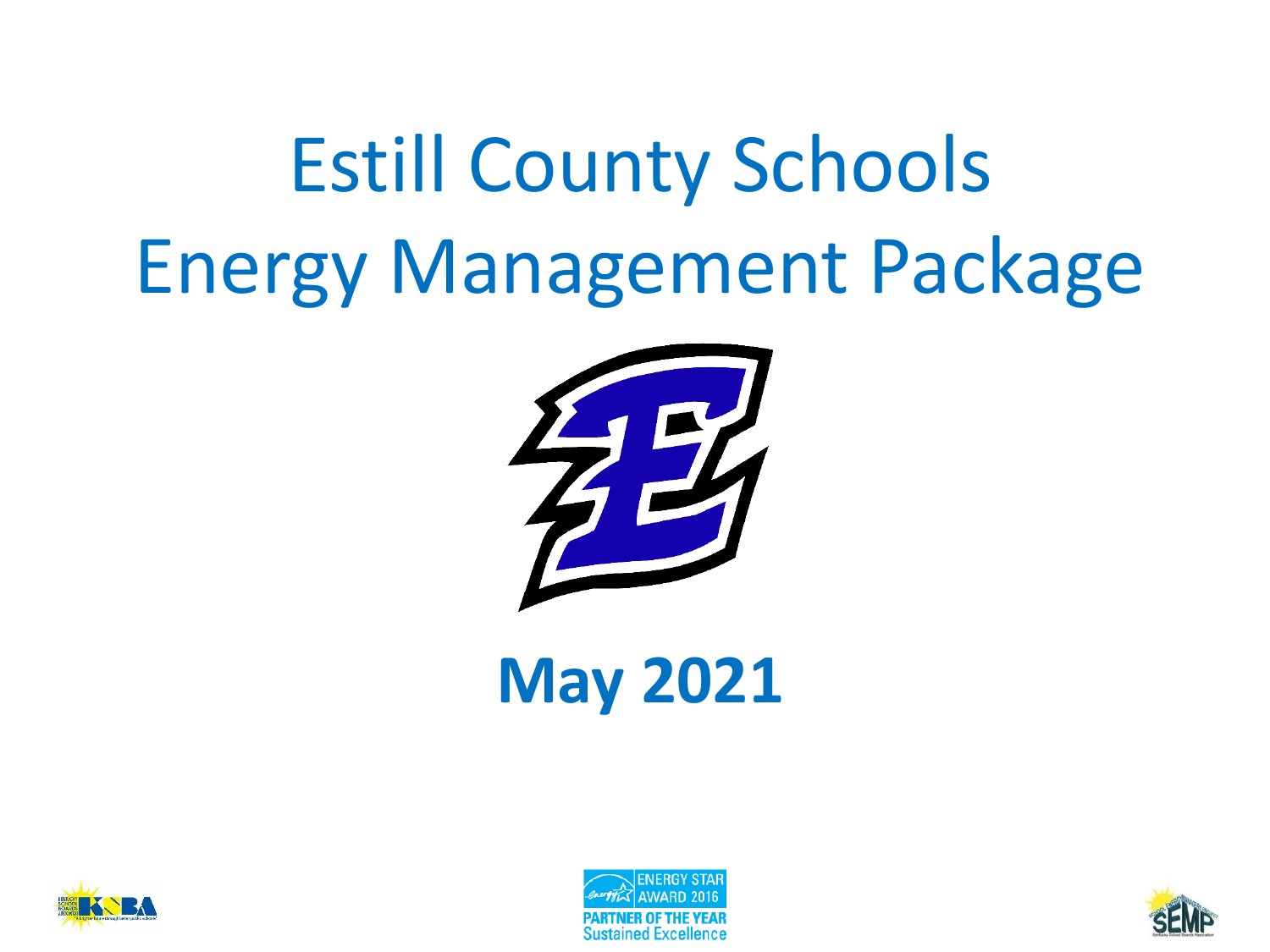

# **Estill County Schools Energy Management Report May 2021**

|                              | <b>May</b>                |                    |                    |                | 2020 - 2021 YTD Results |                                |                                |                   |                            |                              |
|------------------------------|---------------------------|--------------------|--------------------|----------------|-------------------------|--------------------------------|--------------------------------|-------------------|----------------------------|------------------------------|
| <b>School Facility</b>       | 2020 Actual<br><b>Kwh</b> | 2021 Actual<br>Kwh | % Reduction        | Position       | \$ Cost<br>Change       | 2019-2020<br><b>Actual Kwh</b> | 2020-2021<br><b>Actual Kwh</b> | % Reduction       | Overall<br><b>Position</b> | <b>YTD \$ Cost</b><br>Change |
| <b>ECHS</b>                  | 54,061                    | 80,761             | $-49.39%$          | 5              | \$2,969                 | 1,118,753                      | 971,148                        | 13.2%             | 2                          | $-$15,135$                   |
| <b>ECMS</b>                  | 48,320                    | 60.640             | $-25.50%$          | $\overline{2}$ | \$1,370                 | 775,680                        | 714,560                        | 7.9%              |                            | $-$6,267$                    |
| West Irvine                  | 42,560                    | 54.240             | $-27.44%$          | 3              | \$1,299                 | 638,720                        | 556,720                        | 12.8%             | 3                          | -\$8,408                     |
| <b>Estill Springs</b>        | 15,776                    | 23.792             | $-50.81%$          | 6              | \$891                   | 257,859                        | 240,011                        | 6.9%              | 5                          | $-$1,830$                    |
| South Irvine P/K             | 19,916                    | 19.770             | 0.73%              |                | $-$16$                  | 271,231                        | 285,819                        | $-5.4%$           | 6                          | \$1,496                      |
| <b>Central Office</b>        | 22,230                    | 34.108             | $-53.43%$          |                | \$1,321                 | 302,986                        | 319.640                        | $-5.5%$           |                            | \$1,708                      |
| <b>Transportation Center</b> | $\Omega$                  | 3.080              | -3079999999900%    | 8              | \$343                   | $\mathbf 0$                    | 36,860                         | -3350909090809.1% | 8                          | \$3,779                      |
| <b>Adult Education</b>       | 252                       | 363                | $-44.05%$          | 4              | \$12                    | 5,545                          | 4.790                          | 13.6%             |                            | $-577$                       |
| Area Technology Center       | 0                         | 9.968              | -9967999999900.00% | 9              | \$1,109                 | $\mathbf 0$                    | 58,369                         | -5306272727172.7% | 9                          | \$5,985                      |
| Total                        | 203,115                   | 286,722            | $-41.16%$          |                | \$9,298                 | 3,370,774                      | 3,187,917                      | 5.4%              |                            | $-$18,749$                   |





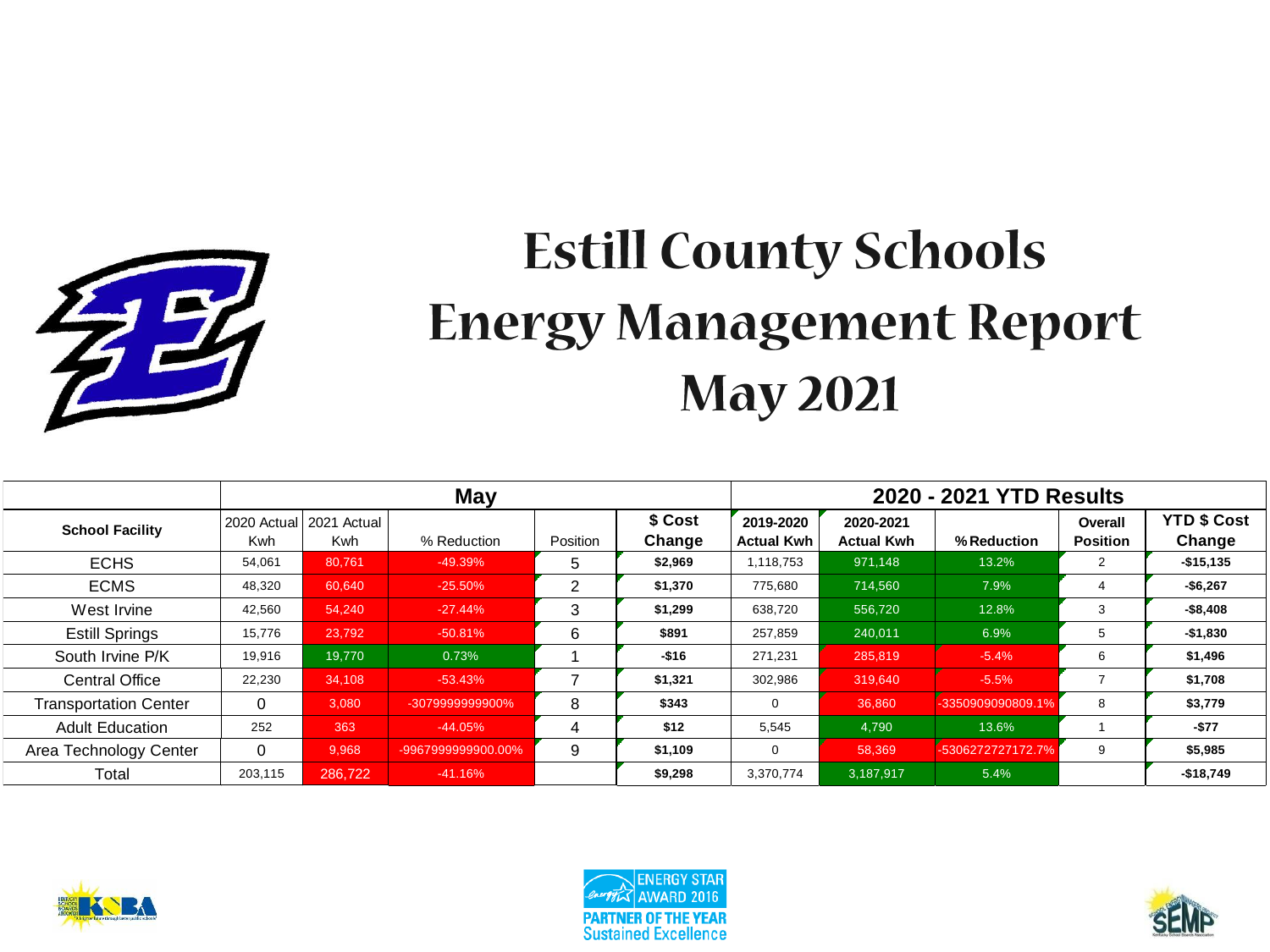





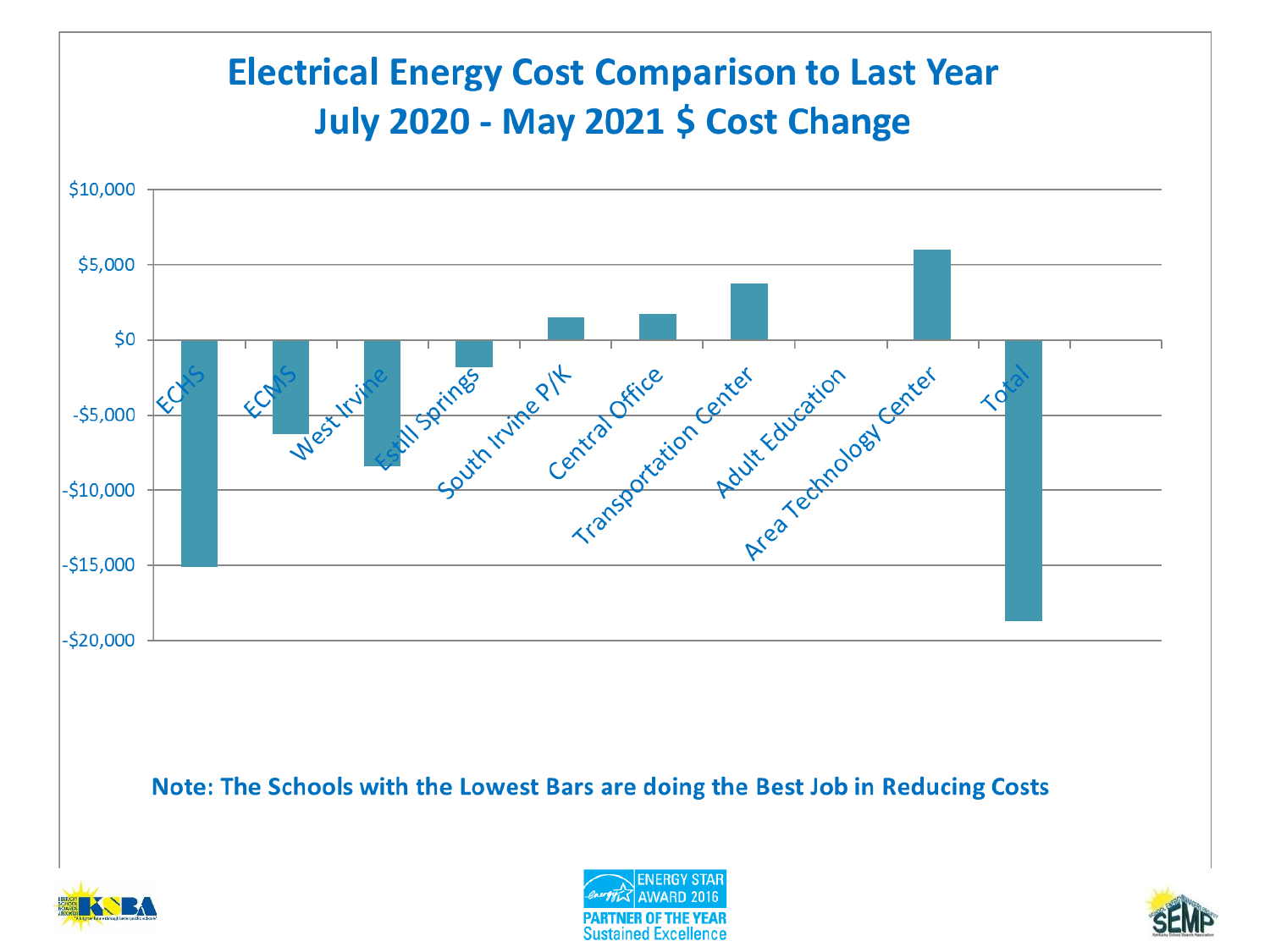| <b>Project Description</b>                        | <b>Refunds/Rebates Received</b> | <b>Avoided Costs</b> | <b>Total Avoided Costs</b> |  |  |
|---------------------------------------------------|---------------------------------|----------------------|----------------------------|--|--|
| Rate Change Savings Prior Years                   |                                 | \$9,600              | \$9,600                    |  |  |
| <b>Rate Change Savings</b><br><b>Current Year</b> |                                 | \$5,527              | \$5,527                    |  |  |
| <b>Consumption Savings Prior Years</b>            |                                 | \$678,614            | \$678,614                  |  |  |
| <b>Consumption Savings Current Year</b>           |                                 | \$239,159            | \$239,159                  |  |  |
| <b>Energy Projects</b><br><b>Prior Years</b>      | \$25,152                        |                      | \$25,152                   |  |  |
| <b>Energy Projects</b><br><b>Current Year</b>     |                                 |                      | \$0                        |  |  |
| <b>Total</b>                                      | \$25,152                        | \$932,900            | \$958,052                  |  |  |
| <b>Total Cost Avoided This Month</b>              |                                 | \$20,988             |                            |  |  |
| <b>Total Cumulative Savings</b>                   | \$1,087,329                     |                      |                            |  |  |





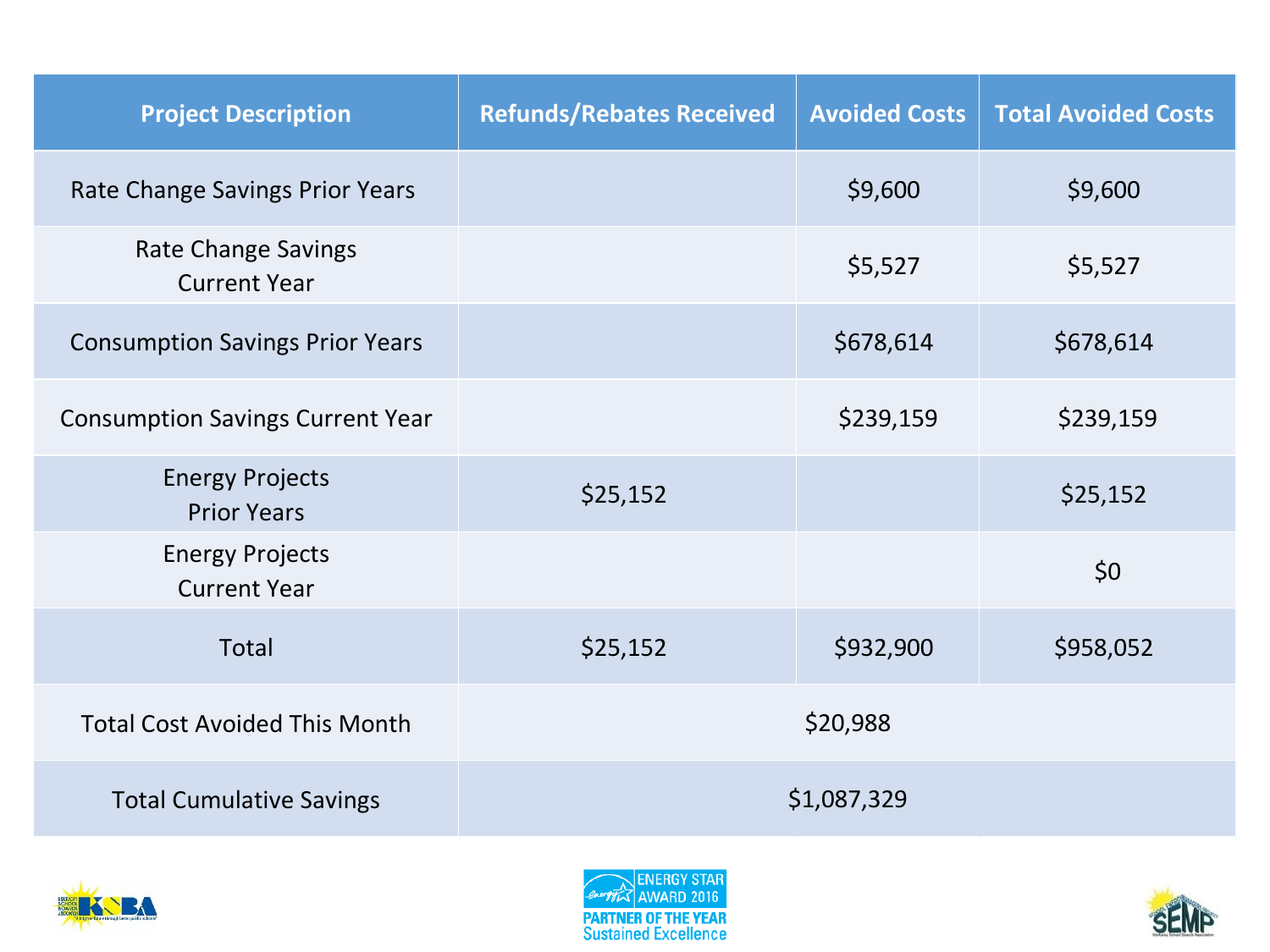#### Energy Star Portfolio Manager Ratings

|                                    | <b>Rating</b> | <b>Rating</b>  | <b>Energy Use</b> | <b>Energy Use</b> | <b>Change</b>   |  |
|------------------------------------|---------------|----------------|-------------------|-------------------|-----------------|--|
| <b>Facility Name</b>               | $(1-100)$     | $(1-100)$      | kbtu/sq ft        | kbtu/sq ft        | <b>From</b>     |  |
|                                    | $May-21$      | <b>June-15</b> | $May-21$          | <b>June-15</b>    | <b>Baseline</b> |  |
| <b>Estill County High School</b>   | 88            | 60             | 32.0              | 47.5              | $-32.6%$        |  |
| <b>Estill County Middle School</b> | 86            | 57             | 25.8              | 39.0              | $-33.8%$        |  |
| <b>West Irvine Elementary</b>      | 90            | 61             | 26.0              | 39.5              | $-34.2%$        |  |
| <b>Estill Springs Elementary</b>   | 96            | 36             | <b>19.5</b>       | 56.9              | $-65.7%$        |  |
| <b>South Irvine P/K Center</b>     | 69            | 22             | 49.3              | 83.5              | $-41.0%$        |  |
| <b>Total</b>                       | 87            | 53             | 28.9              | 47.7              | $-39.4%$        |  |





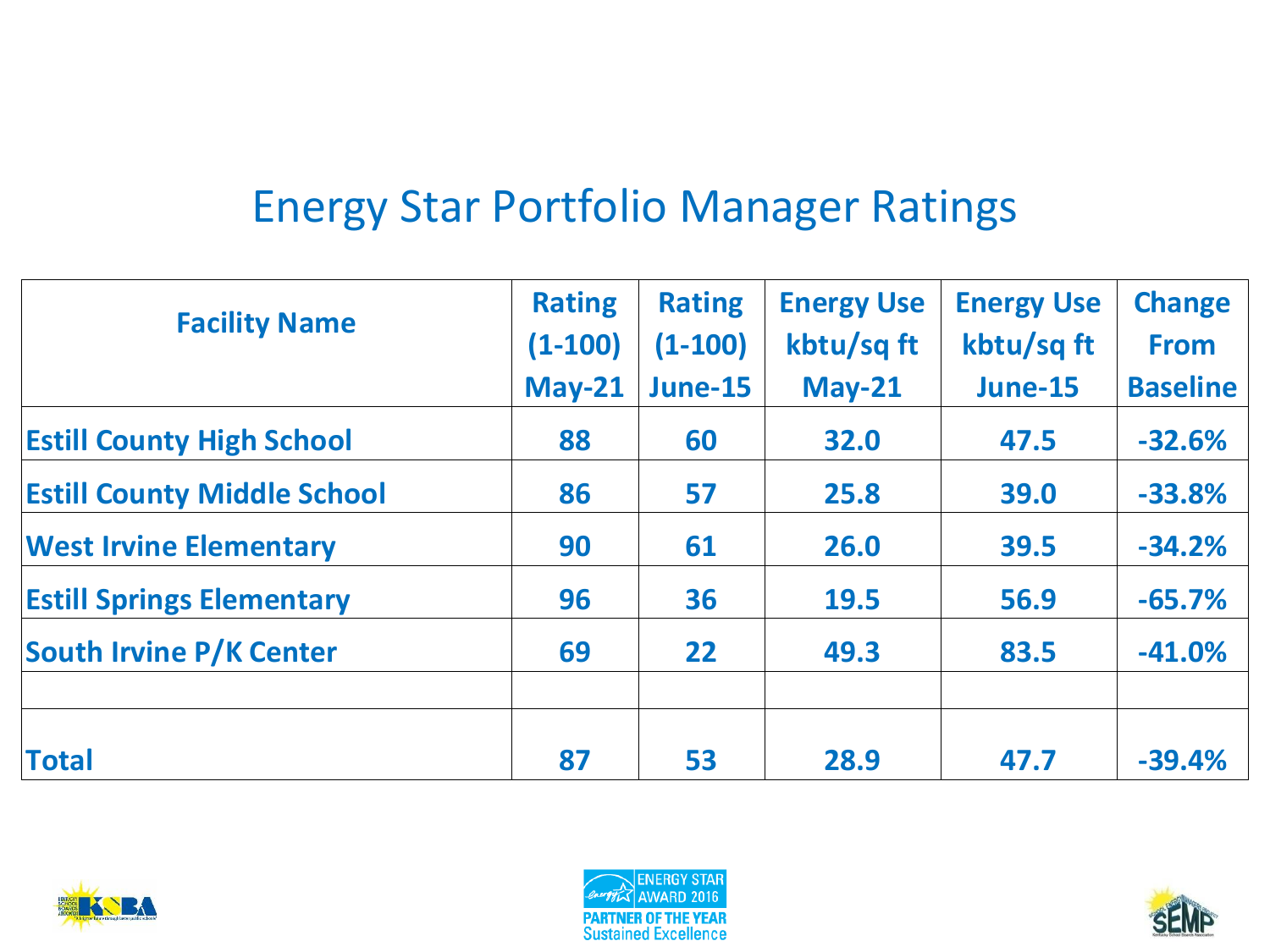### **Energy Star Portfolio Manager Ratings**







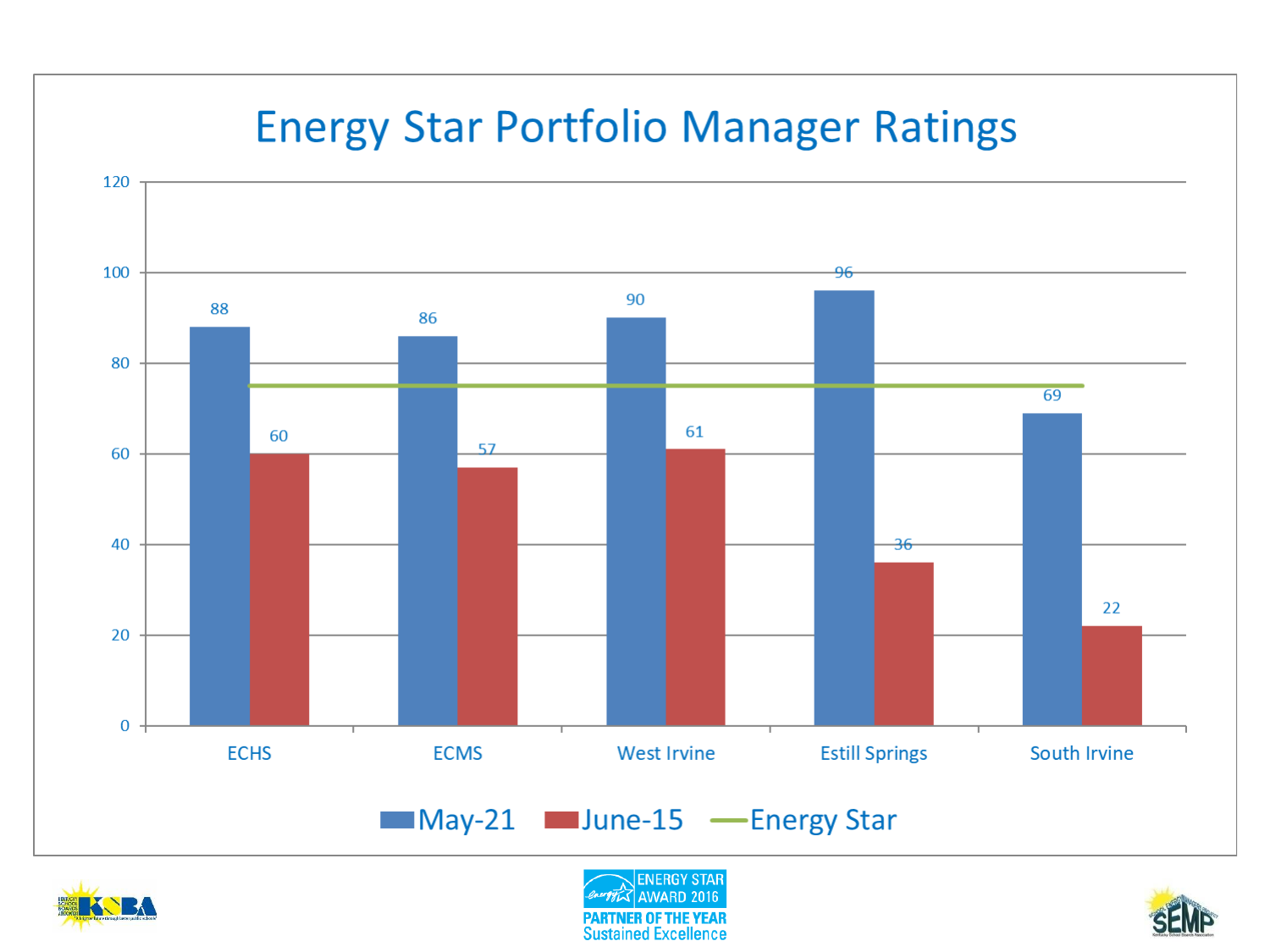## EUI (kbtu/sq.ft/)



#### $May-21$  June-15